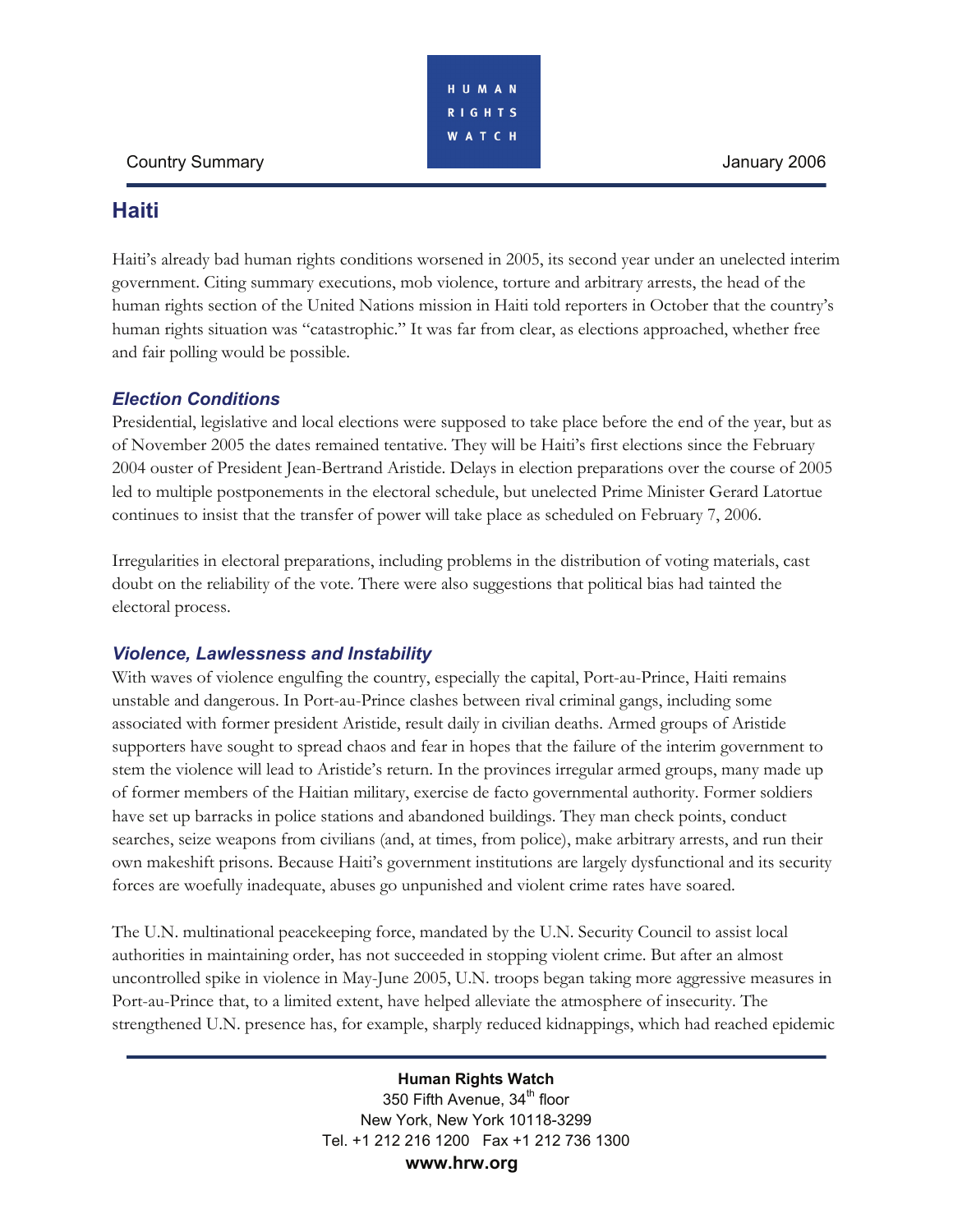levels. Allegations were made, however, that U.N. forces used indiscriminate force, particularly in sweeps of slum areas of Port-au-Prince.

### *Police Abuses*

Police lawlessness is a major contributor to overall insecurity. Not only are the Haitian National Police (HNP) largely incompetent in preventing and investigating crime, they are responsible for frequent arbitrary arrests, torture, beatings, and the excessive and indiscriminate use of force against demonstrators. They also face credible allegations of extrajudicial executions and of involvement in drug trafficking and other criminal activity. Untrained and unprofessional, the police suffer from severe shortages of personnel and equipment.

Police perpetrate abuses with almost total impunity. Human Rights Watch knows of no members of the HNP who have faced criminal prosecution for their abusive conduct. But in a welcome move, the head of the Haitian National Police announced in early November 2005 that fourteen police officers would be charged for their alleged responsibility in the August killings of at least eleven people at a soccer game.

### *Justice and Accountability*

Haiti's justice system is hardly functional, suffering from corruption, politicization and a lack of personnel, training and resources. In the provinces judges complain there are no police to execute warrants and no prisons in which to keep detainees; few crimes are even investigated. Where prisons exist, their conditions are dire, with prisoners held in dirty and crowded accommodation often lacking sanitary facilities.

Accountability for past abuses remains out of reach. Indeed, significant regress occurred in 2005, as exemplified most dramatically by the case of Louis Jodel Chamblain, formerly second in command of the paramilitary Revolutionary Front for the Progress and Advancement of Haiti (Front Révolutionnaire pour l'Avancement et le Progrès d'Haïti, FRAPH), responsible for countless abuses during the de facto military government. He had been convicted in absentia of the 1993 murder of a prominent Haitian businessman and of the 1994 Raboteau massacre, but he surrendered to judicial authorities in 2004 to exercise his right to a retrial. The convictions were reversed, and although the Haitian authorities continued to detain him for a few months on other allegations, they released him in August 2005. In a related development in early May 2005, Haiti's Supreme Court (Cour de Cassation) quashed the sentences of fifteen other former soldiers and paramilitaries who had been held responsible for the Raboteau massacre in a historic 2000 trial. The grounds for the Supreme Court ruling were extremely flimsy.

The long-term imprisonment of former Prime Minister Yvon Neptune continues to raise serious concerns. Although formal charges were finally brought against Neptune in September 2005, the apparent political grounds for Neptune's detention undermines confidence in the validity of the charges and in the fairness of any future trial.

> **Human Rights Watch**  350 Fifth Avenue, 34<sup>th</sup> floor New York, New York 10118-3299 Tel. +1 212 216 1200 Fax +1 212 736 1300  **www.hrw.org**